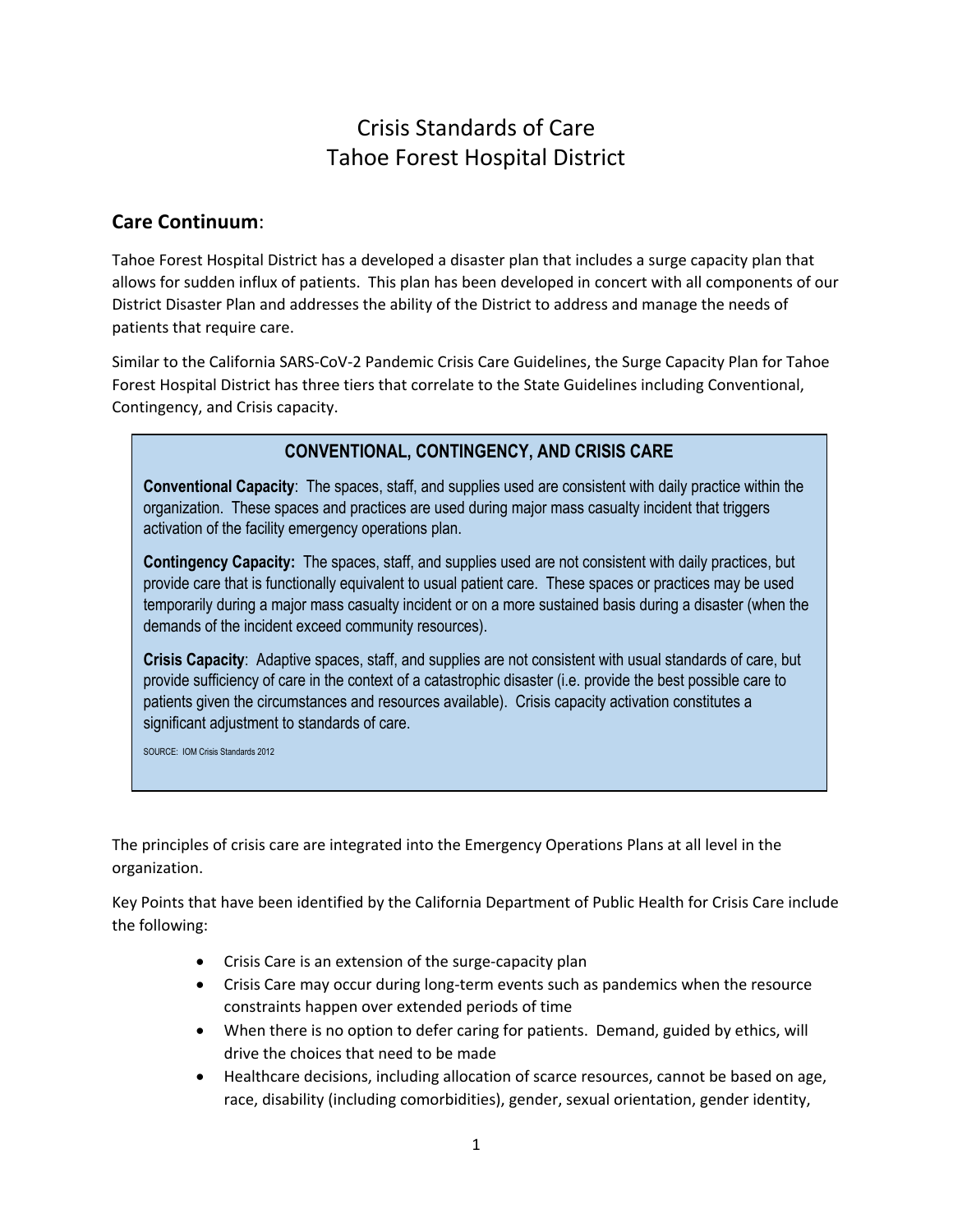ethnicity, ability to pay, weight/size, socioeconomic status, insurance status, perceived self-worth, perceived quality of life, immigration status, incarceration status, homelessness, or past, or future use of resources

- Strategies must be planned ahead of time to be effective
- Strategies should be proportional to the resources available.

# **Role and Responsibilities**:

Tahoe Forest Hospital District works in concert with the local Public Health Departments, including Washoe, Nevada, Placer, and Sierra Counties. In addition, our facilities are supported through the California Department of Public Health (CDPH), Nevada Division of Public and Behavioral Health (DPBH), and regional supporting organization affiliated with CDPH and DPBH, public safety partners, local EMSA and state and local government agencies that are involved in the overall emergency management of our community.

Crisis Standards of Care, along with the Emergency Management of the organization, will follow the Emergency Management System and implementation of the Hospital Incident Command that will have the ultimate authority for any and all implementation of Crisis Standards of Care or other related HCIS tasks during the Emergency.

# **Planning and Implementation**:

Indicators and Triggers:

- Trigger One: Additional surge capacity that cannot be achieved in the conventional response necessitating movement in surge level (Green to Yellow or Conventional to Contingency).
	- o Resources to care for the patients are limited
	- o ICU bed are in higher demand then the capacity of the unit
	- o Update area hospitals as to surge including but not limited; Barton Memorial Hospital, St. Mary's Regional Medical Center, Renown Regional Medical Center, Northern Nevada Medical Center, Carson Tahoe Health.
- Trigger Two: Predictive indicators
	- o Volume of patients
	- o Diagnosis
	- o Admissions related to the emergency
	- Trigger Three: Actionable Indicators
		- o Resource Availability
		- o Human Resource Pool
		- o Staffed hospital beds
		- o Wait times
		- o Supplies

# Supply Management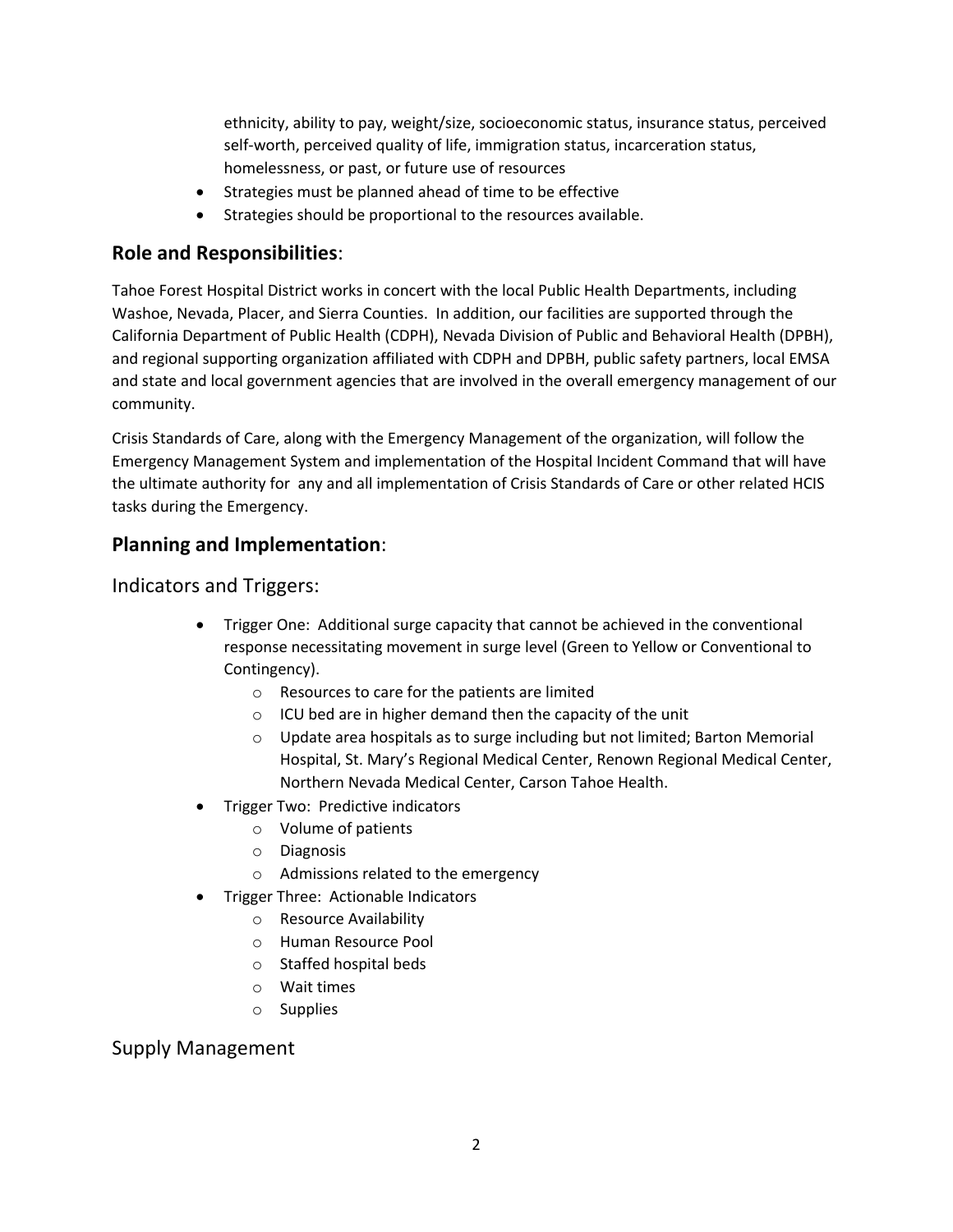Tahoe Forest Hospital District anticipates the supply utilization throughout all phases of surge or surge management within the District. The supply management team is in constant movement to procure the necessary equipment and supplies to address any and all situations within the organization.

Typically, during this pandemic we have worked with both the respective county and the state if there were any shortages of supplies that were needed.

During declared disasters, the California Department of Public Health and the Nevada Division of Public and Behavioral Health (DPBH), the state EMS authorities are able to track healthcare resources including equipment such as hospital beds, ventilators, etc.

# Core Strategies

The State of California has identified six core strategies that can be instituted as resources, supplies, and space are taxed by the level of the crisis. The strategies are meant to mitigate a crisis of care situation.

- Prepare: Actionable items that can be completed prior to a crisis may include stockpiling of such items as Personal Protection Equipment, medications, and staff training.
- Substitute: Exchange one item for another. For example, there may be a shortage of one drug that could be replaced by another.
- Adapt: One resource may be needed to supervise a large group with a lesser skill set. For example: One Registered Nurse could be supervising the care of several Licensed Practical Nurses. At Tahoe Forest Hospital District, the Disaster Resource
- Conserve: Reduce the normal amount of some item from a typical dose or amount
- Reuse: after appropriate cleaning or sterilization- typically this would be single use items
- Re-allocate: prioritization of resources based on those most likely to benefit or survive in the short term.

# **Acute Care Hospitals**

- Determine strategies for the emergency (should be based on the hospital Incident Command with data regarding volumes and resources).
- Review surge status including, but not limited to, resources and supplies, providers etc.
- Work with the counties public health departments for general oversight (who is responsible for each of the tasks or strategies)
- Share surge information throughout the organization as well as the community agencies
- Provide necessary education in advance of crisis standards
- Review the plan with the Emergency Management Operations team

## **Heath Care Staff Engagement**

At Tahoe Forest Hospital District our staff is our number one asset. In any emergency or pandemic situation there is an incredible risk associated with the event. To mitigate anxiety and distress, it is important for staff to understand the goal of crisis care, the ethical principles and legal duties underlying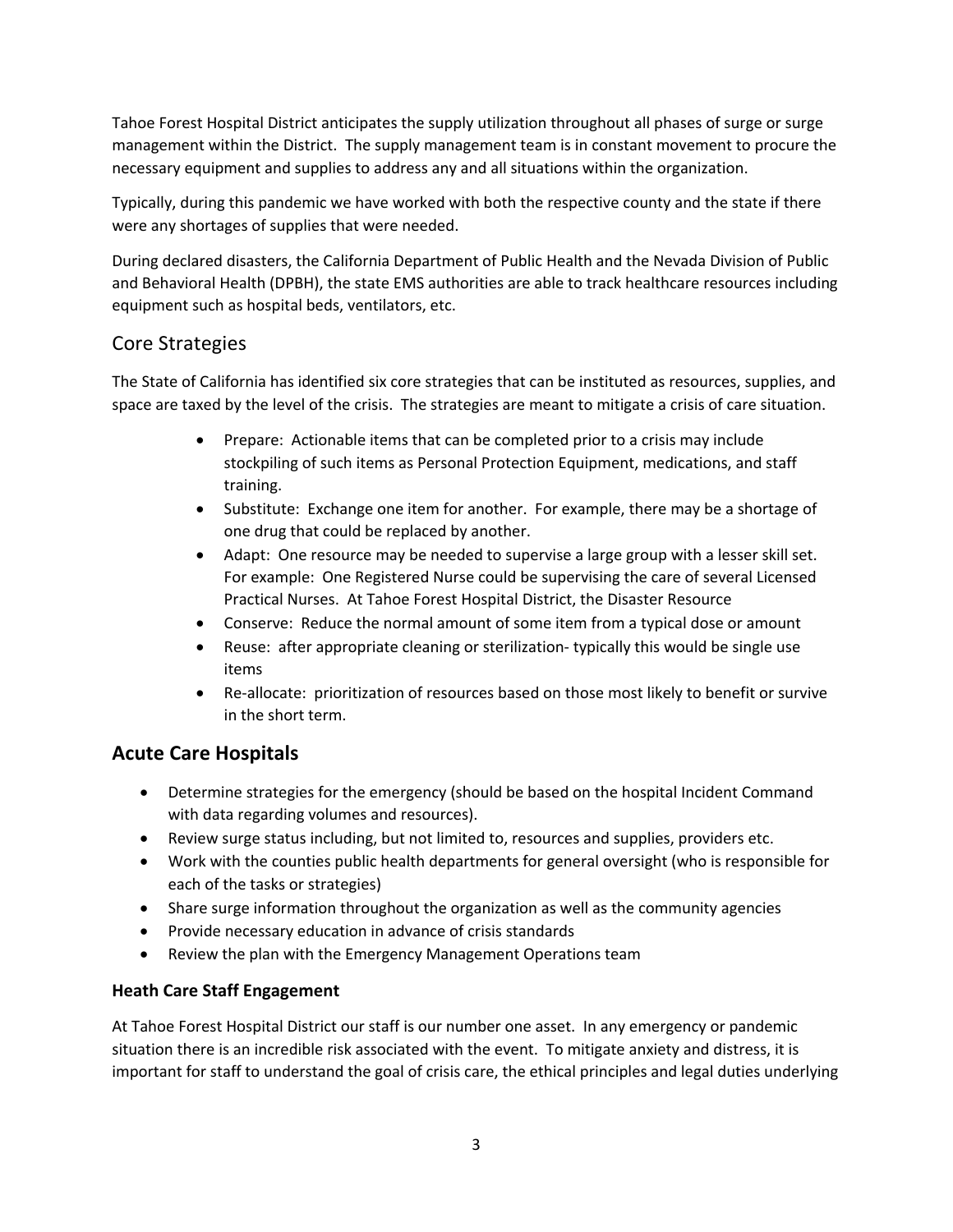triage decisions, and the specific plans of the District. There are three components for this engagement for the staff:

- Knowledge All staff in the District will be aware of the plan and where it is located
- Competency Staff will know their role in the activation of the crisis staffing plan. Tahoe Forest Hospital District will use a tiered system for activation of the role. For example, the Nursing Supervisor knows when and how to activate the plan, the Emergency Department nurse knows what is ethical or lawful when triaging patients.
- Proficiency: Resource competence and expertise. The levels that fill positions such as Incident Command may need to be several levels deep.

#### **Exercises: Testing the Plan**

Emergencies and the like tend to be infrequent. To maintain a high reliability organization, it is necessary to practice the emergency. As with most quality related healthcare items, low frequency, high risk creates a much higher risk for everyone involved. Testing of crisis standard will be done in concert with other emergency frequency items and will be reported up through the Emergency Management Operations team.

## **Integration with Local or Regional Health System Partners**

It is critical – especially give the Districts' critical access status that we do not work in isolation, but rather in concert with our local and regional partners including but not limited to, Barton Memorial Hospital, St. Mary's Regional Medical Center, Renown Regional Medical Center, Northern Nevada Medical Center, Carson Tahoe Health, the county Public Health Departments, and State agencies to coordinate information and strategies. This coordination will assist in maintaining a common operating picture within the organization and in the surrounding community.

The key is to only implement crisis strategies when assistance from regional and state partners is inadequate, especially given the size of our organization. This can be too little assistance availability or it is too late in that the organization did not implement or communicate in a timely fashion to the regional and state partners. Our surge capacity plan was developed to the emergency planning to avoid crisis care situations.

#### **Public Engagement and Transparency:**

Tahoe Forest Hospital District will be transparent and engage with our community. We will continue to work with our public entities throughout any emergency crisis including pandemics and seek public comment and after the event review of the enactment of our crisis management plan.

## **Response**

The visitor policy limitations imposed during COVID-19 have definitely impacted our patient populations. Tahoe Forest Hospital District has provided reasonable modifications to permit necessary family or significant others into the hospital. We have also ensured effective communication for people with disabilities including people who are deaf, people with non-verbal language, people with intellectual and developmental disabilities and people with Alzheimer's or another form of dementia. We have a local ombudsman that services our elderly population associated with our Distinct Part Skilled Nursing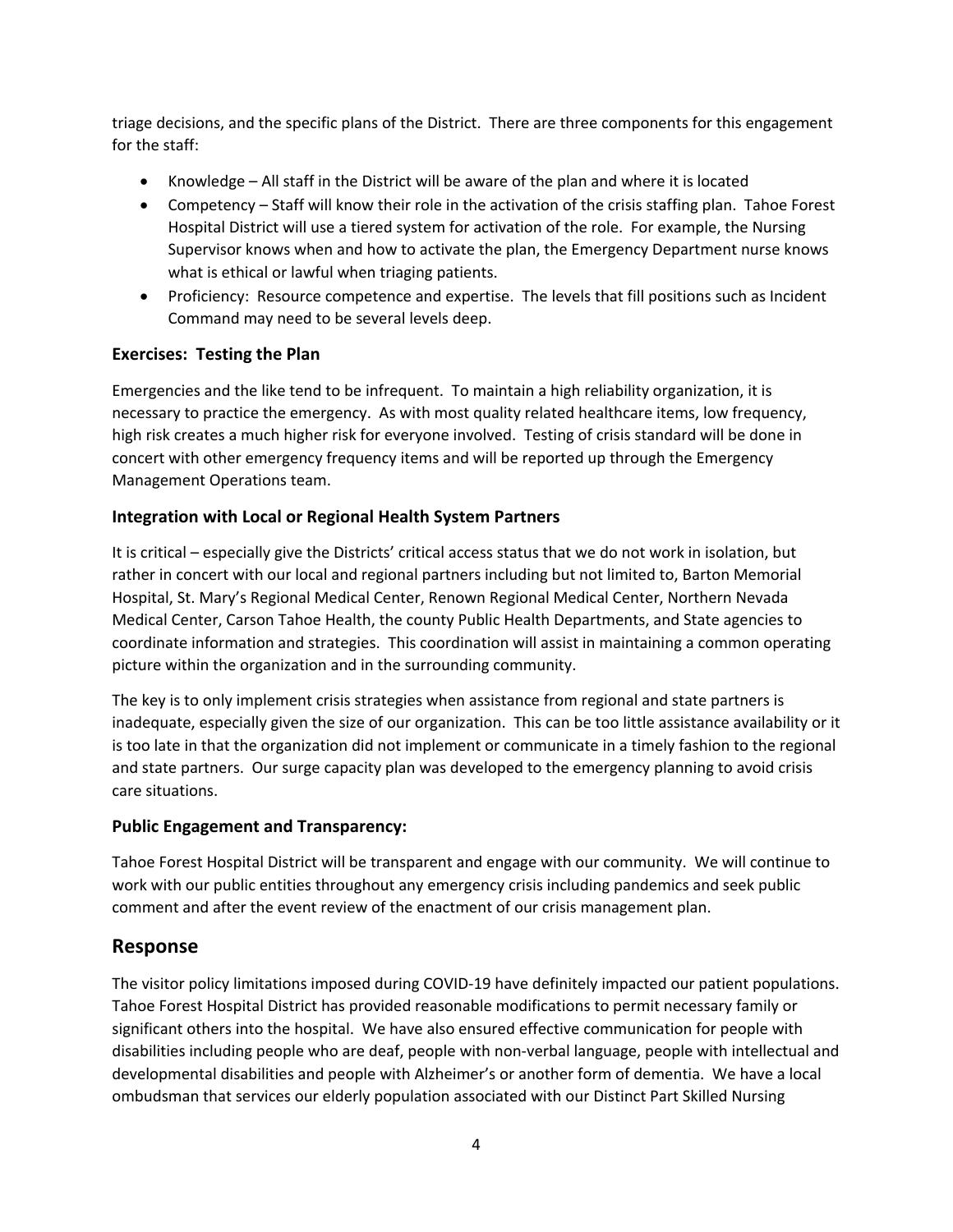Facility. We have also made accommodate for patients that are terminally ill to have family member accommodations.

## **Triage**

Triage is the prioritization for care or resources. Triage follows:

- Primary triage: this is the first assessment of the patient and happens prior to any interventions at the hospital)
- Secondary triage: performed after addition assessment and initial interventions
- Tertiary triage: performed after or during the provision of definitive diagnostics and or medical care

The patient care strategies for scarce resource situations: Ultimate authority is up to the facility to determine and implement the process for the District. During triage situations, facilities and providers are still subject to federal and state anti-discrimination laws. The California Department of Public Health or the Nevada Division of Public and Behavioral Health (DPBH), may convene to provide recommendations to the State Public Health Officer. In turn, the State Public Health Officer may provide additional recommendations to California's or Nevada health system during an emergency.

# **Ethical Considerations**

A public health emergency compels transition from individual patient-focused clinical care to populations-oriented public health approach with the goal of providing the best possible outcome for the largest number of impacted people.

Basic biomedical ethical principles are incorporated into decision-making for the decision-making regarding allocation of the healthcare resources. These include:

- Autonomy: Respect for persons and their ability to make decisions for themselves may be overridden by decisions for the greater good; however, patients must still be treated with dignity and compassion
- Beneficence: Care providers must subordinate their personal and institutional interests and shift from those in the best interest of the patient to those in the best interest if the population as a whole
- Justice: Equitable distribution of resources, allocation decisions applied consistently across people and across time, transparency and accountability, and fair processes and procedural justice to sustain public trust.
- Fair and Equitable: the process for decision making is recognized as fair, equitable, evidenced based, and responsible to specific needs of our patients, and that we will abide by nondiscrimination laws and a goal of maintaining the trust of our patients and our community.
- Transparency: In both design and decision making
- Consistency: Across populations and among individuals with reasonable modifications for disability.,
- Proportionality: Public and individual requires will be commensurate with the scale of emergency and degree and scarcity of resources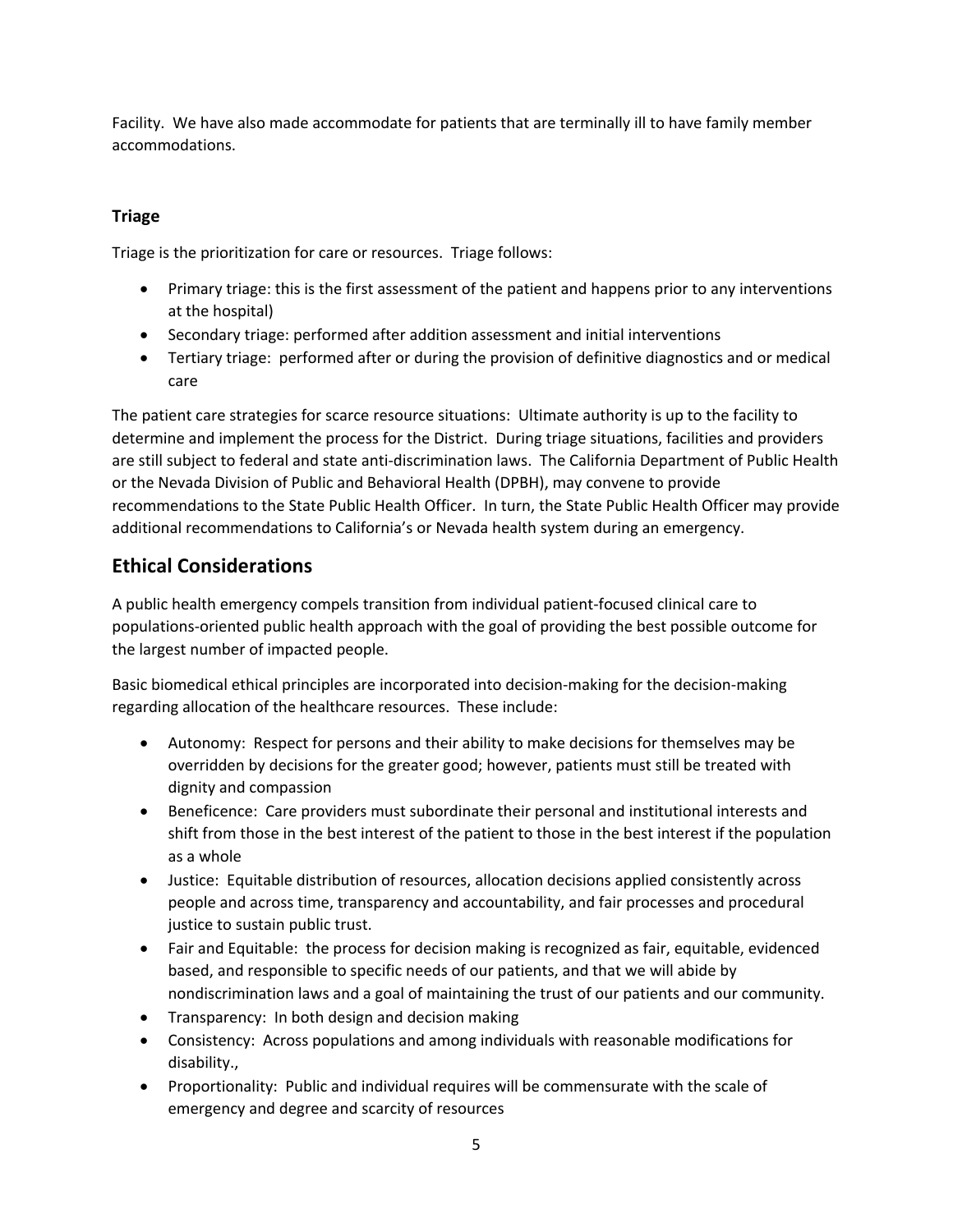• Accountability: Individuals making the decisions and the facilities and governments to support the processes and the providers.

# **Surge Capacity**

Surge Capacity is a measurable representation of the ability to manage a sudden influx of patients. It is dependent on a well-functioning Hospital Incident Command System structure and the variables of space, supplies, staff and special considerations. Tahoe Forest Hospital District has developed an emergency management process and defined the emergency operations, which details our ability to increase our capacity. These actions include but are not limited to defining additional treatment space and or alternate care sites, early discharges, cancellation of elective surgeries or procedures, increased staffing etc.

Below is the Surge Capacity Plan for Tahoe Forest Hospital District

# **Tahoe Forest Hospital District Surge Capacity Plan**

Tahoe Forest Hospital District Administration, Physician, Advanced Practice Providers, and Employees have prepared our organization to meet the current and upcoming needs of our community during the pandemic of COVID-19. This document will address the surge of COVID 19 in our hospitals (Tahoe Forest Hospital District and Incline Village Community Hospital) within the District. Tahoe Forest Hospital District continues to take the necessary steps to prepare for a surge of patients that can be cared for within our facilities.

As a critical access hospital in a rural community we have the ability to surge 22% from 25 to 32 beds at Tahoe Forest Hospital and 33% from 4 beds to 6 beds at Incline Village Community Hospital. This increase is done in both safe and secure locations in our facility. Incline Village Community Hospital has a limited number of resources and services available and have created a surge that we believe matches the abilities of that facility.

This plan will require staff to care for patients in alternate locations, fill roles which they may not normally fill, and support our team to continue to provide compassionate care for our patients. The details of this surge plan will be communicated prior to implementation, but in general, our surge plan will include three phases (Green, Yellow, and Red):

#### *Phase 1: Tahoe Forest Hospital (Green) or Conventional*

- Business as Usual 25 bed capacity
	- $-6$  ICU
	- 15 MS
	- $-4$  OB
	- COVID screening/testing patient that enter through the Emergency Department will be completed in the following rooms 9, 18.
	- 29 DPSNF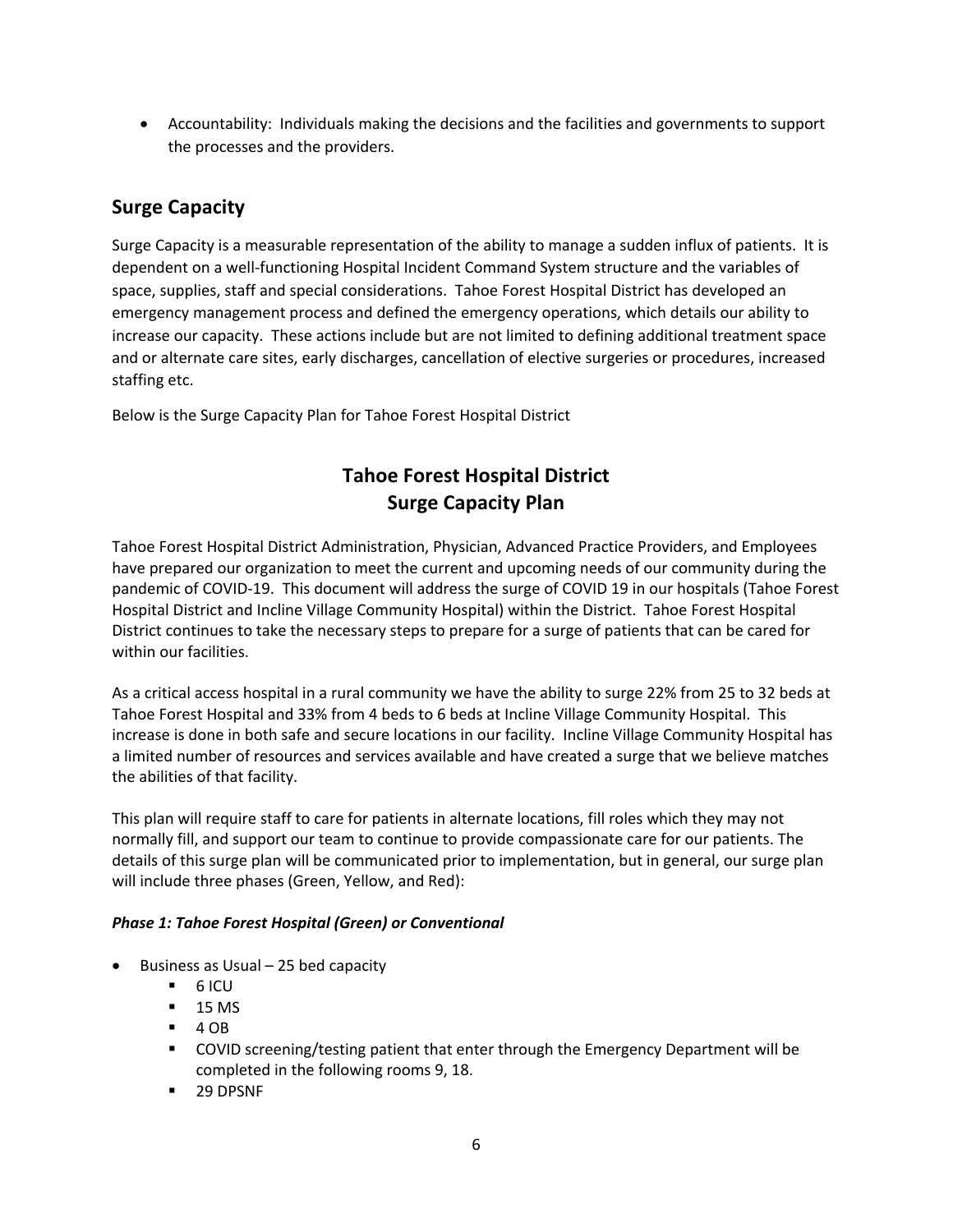**•** DPSNF – 7 bed COVID mitigation plan for the residents in beds 1-7.

## *Phase 2: Tahoe Forest Hospital (Yellow) or Contingency*

- § Surge Capacity to 32 beds
	- $-6$  ICU
	- $\blacksquare$  22 MS
		- o The long wing of the Medical Surgical Unit will house COVID-19 patients including both positive and R/O COVID. This will include rooms: 215, 226, 227A, 227B, 228, 229A, 229B
	- 4 OB/Post-Partum
	- 29 DPSNF
	- 7-bed COVID mitigation plan beds for the ECC CLOSED
		- $\circ$  Any positive or R/O residents would be admitted to the hospital and cohorted in the Med Surg beds designated for COVID and COVID R/O patients in the hospital.
	- o Infusion Services will be done in the Cancer Center 7-days per week
	- $\circ$  ED Triage will be completed in the area of the ED waiting area and placed in the appropriate area (COVID versus Non-COVID areas of the hospital). All suspected COVID patients will be brought in through the ambulance entrance of the hospital for minimal exposure to the staff, physicians, and other patients will be triaged into the "clean side" of the ED.
	- o Transfer pregnant female patients to the OB department.

## *Phase 3: Tahoe Forest Hospital (Red) or Crisis*

- Surge Capacity Maximum
	- § 6 ICU (6 ventilator capacity)
	- § 23 MS COVID-19 positive and R/O
		- o 6 Clean patients can be moved to Incline Village Community Hospital
	- 7-bed COVID mitigation plan beds for the ECC CLOSED
		- o If elective surgery has been stopped these beds would become available if surgery staffing resources permit.
	- $-4OB$ 
		- o Has the ability to take clean female MS patients
	- Infusion Services will be done in the Cancer Center 7-days per week
	- § ED Triage will be completed in the area of the ED waiting area and placed in the appropriate area (COVID versus Non-COVID areas of the hospital). All suspected COVID patients will be brought in through the ambulance entrance of the hospital for minimal exposure to the staff, physicians, and other patients will be triaged into the "clean side" of the ED.
		- o Transfer pregnant female patients to the OB department.

#### *Phase One: Incline Village Community Hospital*

- Business as Usual  $-$  4 bed capacity
	- § 0 ICU
	- $-4$  MS
	- As ED visits increase, COVID -19 R/O patients that require a higher level of service (including, but not limited to respiratory) will be transferred to an area hospital (WASHOE COUNTY or Tahoe Forest Hospital) that provides those services.